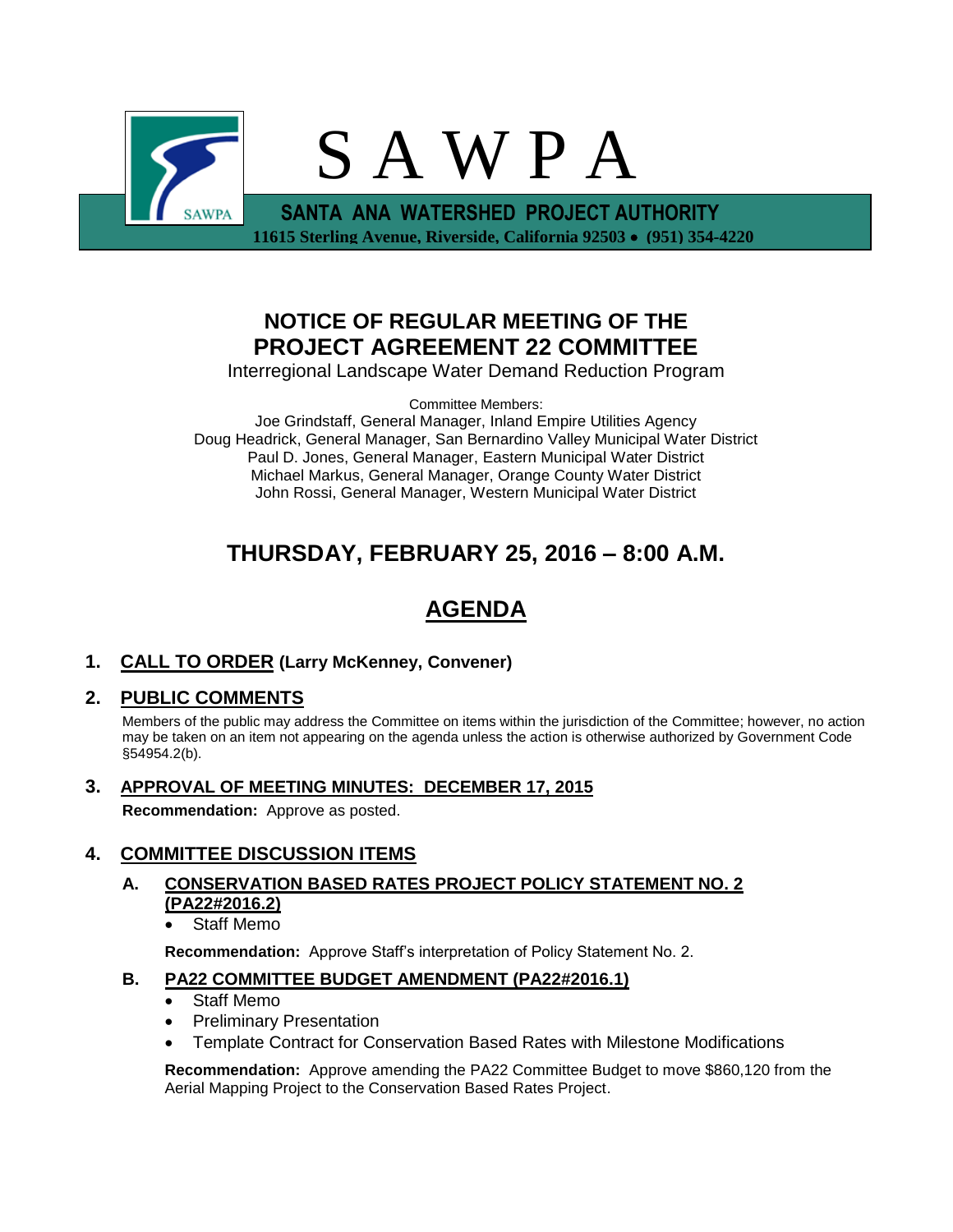### **C. TURF REMOVAL PROJECT POLICY STATEMENT NO. 1 (PA22#2016.3)**

- Staff Memo
- Preliminary Presentation
- Policy Statement No. 1

**Recommendation:** Clarify that Policy Statement No. 1 and the SAWPA Member Agency Contracts are intended to include institutions in the definition of eligible recipients for turf removal rebates, and institutions shall include highly visible properties of non-profit organizations.

#### **D. UPDATE ON AMENDMENT TO SAWPA GRANT AGREEMENT WITH THE STATE (PA22#2016.4)**

- Staff Memo
- Preliminary Presentation
- Amendment

**Recommendation:** Receive and file this update on Amendment No. 1 to the SAWPA Grant Agreement.

#### **E. TASK ORDER FOR WATERSHED-WIDE IMAGE ANALYSIS AND OUTDOOR AREA MEASUREMENT (PA22#2016.5)**

- Staff Memo
- Preliminary Presentation
- Draft Task Order SRI504-301-02 with Statistical Research Inc., Consultant

**Recommendation:** Approve Task Order SRI504-301-02 with Statistical Research Inc., Consultant, for \$162,204.

### **5. FUTURE AGENDA ITEMS**

\_\_\_\_\_\_\_\_\_\_\_\_\_\_\_\_\_\_\_\_\_\_\_\_\_\_\_\_\_\_\_\_\_\_\_\_\_\_\_

### **6. ADJOURNMENT**

#### **PLEASE NOTE:**

Americans with Disabilities Act: Meeting rooms are wheelchair accessible. If you require any special disability related accommodations to participate in this meeting, please contact (951) 354-4220 or kberry@sawpa.org. Notification at least 48 hours prior to the meeting will enable staff to make reasonable arrangements to ensure accessibility for this meeting. Requests should specify the nature of the disability and the type of accommodation requested.

Materials related to an item on this agenda submitted to the Commission after distribution of the agenda packet are available for public inspection during normal business hours at the SAWPA office, 11615 Sterling Avenue, Riverside, and available at www.sawpa.org, subject to staff's ability to post documents prior to the meeting.

#### **Declaration of Posting**

I, Kelly Berry, Clerk of the Board of the Santa Ana Watershed Project Authority declare that on Thursday, February 17, 2016, a copy of this agenda has been uploaded to the SAWPA website a[t www.sawpa.org](http://www.sawpa.org/) and posted in SAWPA's office at 11615 Sterling Avenue, Riverside, California.

/s/

Kelly Berry, CMC